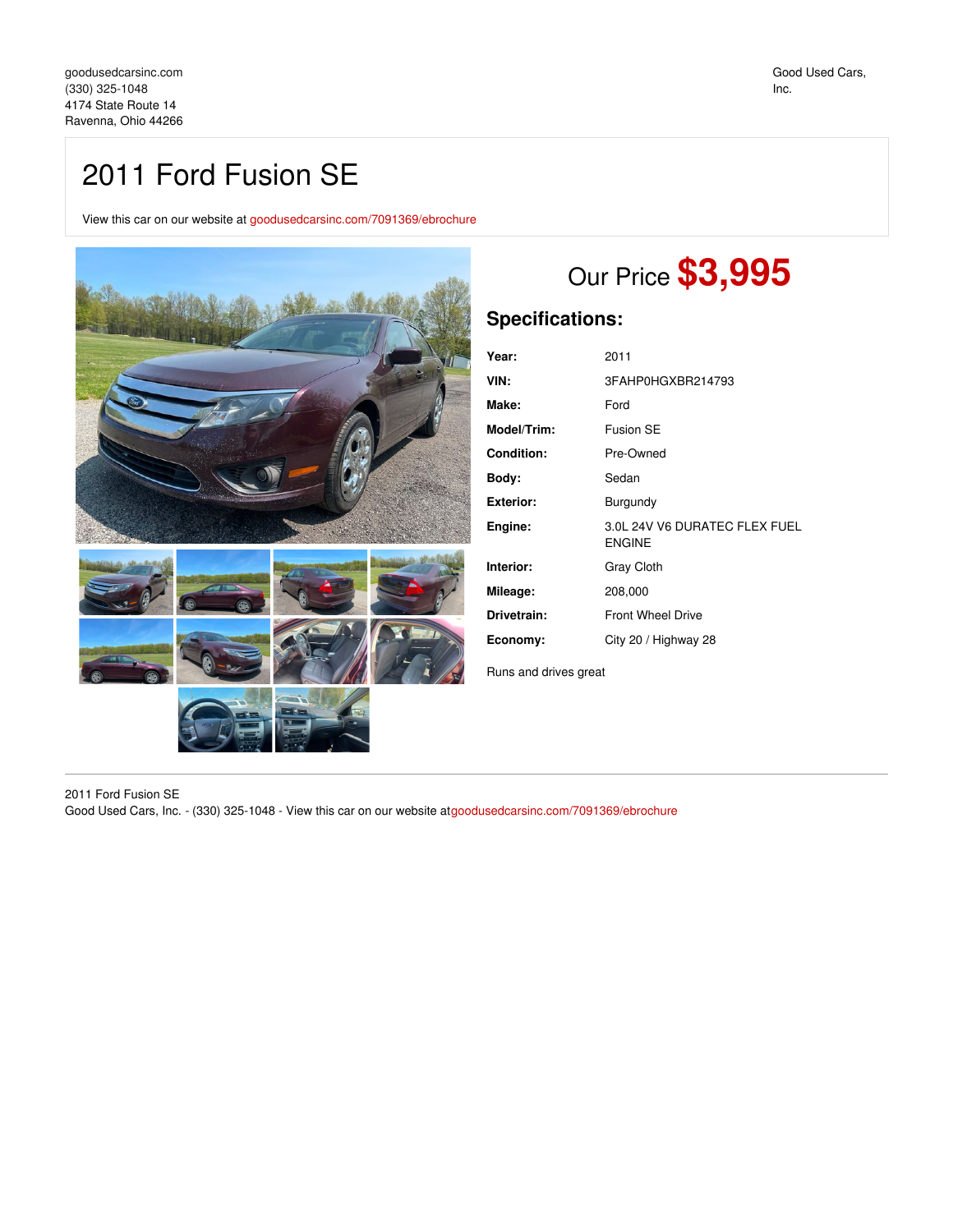

2011 Ford Fusion SE

Good Used Cars, Inc. - (330) 325-1048 - View this car on our website at[goodusedcarsinc.com/7091369/ebrochure](https://goodusedcarsinc.com/vehicle/7091369/2011-ford-fusion-se-ravenna-ohio-44266/7091369/ebrochure)